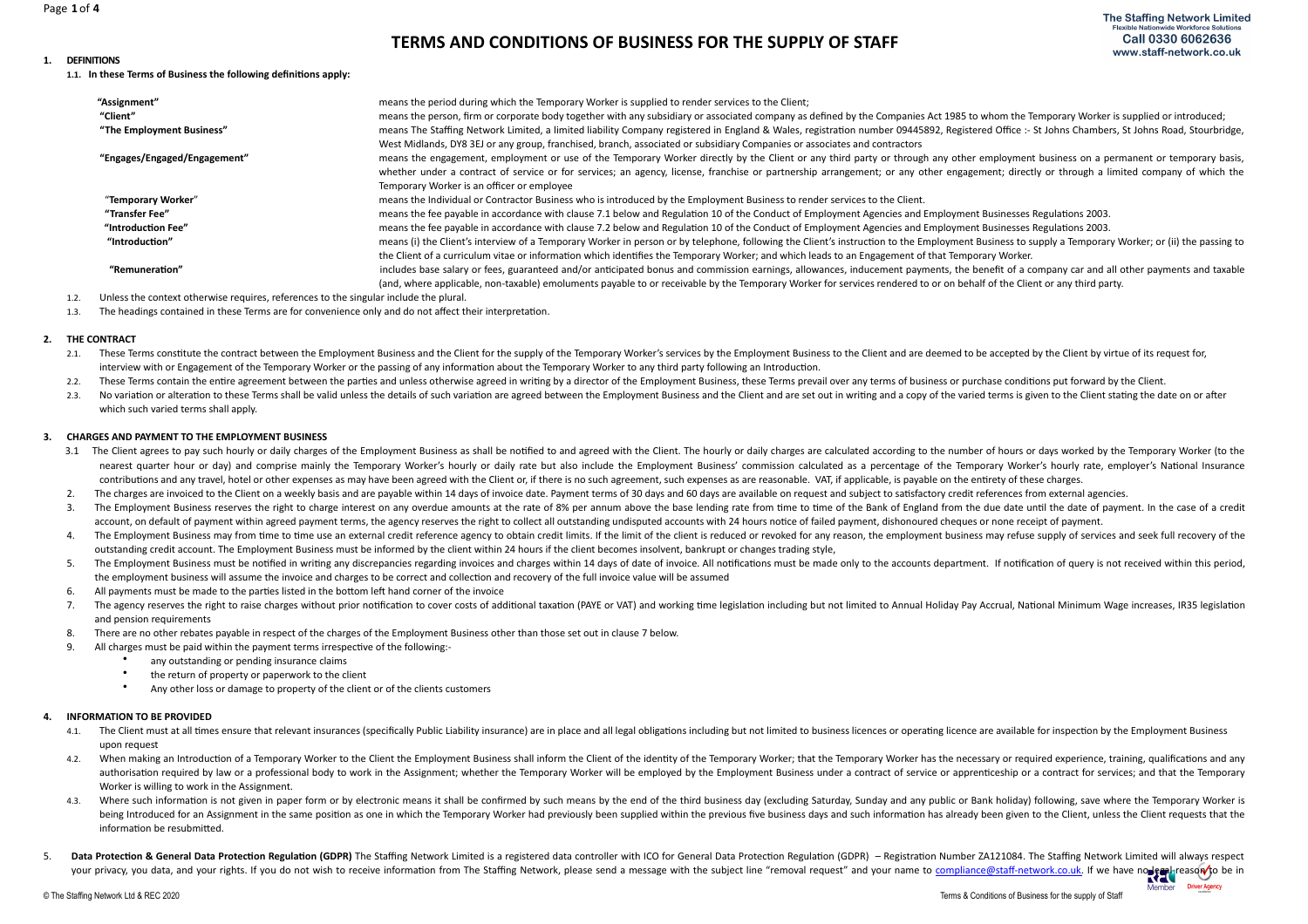#### Page **2** of **4**

contact or store your details, we will remove your details. If we do have legal reasons to keep your details, this will be explained by return, and your details archived until the relevant removal date. We reserve the righ time allowed by Law. Our Policies are available for your perusal at http://www.staff-network.co.uk/policies/ and our terms and conditions are available at http://www.staff-network.co.uk/terms-and-conditions/ Our Client and available from http://www.staff-network.co.uk/downloads/

#### **6. TIME SHEETS**

- 5.1 At the end of each week of an Assignment (or at the end of the Assignment where it is for a period of one week or less) the Client shall sign the Employment Business' time sheet verifying the number of hours worked by week. This can be send via e-mail to accounts@staff-network.co.uk as a spreadsheet but must include authorisation.
- 5.2 Signature of the time sheet by the Client is confirmation of the number of hours worked. If the Client is unable to sign a time sheet produced for authentication by the Temporary Worker because the Client disputes the Employment Business as soon as is reasonably practicable and shall co-operate fully and in a timely fashion with the Employment Business to enable the Employment Business to establish what hours, if any, were worked by the
- 3. Failure to sign the time sheet does not absolve the Client's obligation to pay the charges in respect of the hours worked. If hours cannot be verified, a minimum charge will be raised based on the charges agreed
- 5.4 The Client shall not be entitled to decline to sign a timesheet on the basis that he is dissatisfied with the work performed by the Temporary Worker. In cases of unsuitable work the Client should apply the provisions o

#### **6. PAYMENT OF THE TEMPORARY WORKER**

- 6.1 The Employment Business assumes responsibility for paying the Temporary Worker and where appropriate, for the deduction and payment of National Insurance Contributions and PAYE Income Tax applicable to the Temporary Wo to sections 44-47 of the Income Tax (Earnings and Pensions) Act 2003, except in the case of contractor businesses who take the responsibility and is contracted and paid by the Employment Business with the assumption that t undertaken by the contractor business.
- 6.2 The client agrees to provide relevant information with regard to IR35 (to include any HMRC tests) and working time regulations to include pay parity information.

### **7. TRANSFER AND INTRODUCTION FEES**

#### **7.1** Where there has been a supply

- 1. In the event of the Engagement by the Client of a Temporary Worker supplied by the Employment Business for an Assignment either (1) directly or (2) pursuant to being supplied by another employment business, during the A the longer of either
	- \* 14 weeks from the start of the first Assignment (each new assignment where there has been a break of more than 42 days (6 weeks) since the end of a previous Assignment shall also be considered to be the 'first Assignment
	- 8 weeks from the day after the last day the Temporary Worker worked on the Assignment the Client shall be liable, subject to electing by giving 30 days prior notice, to either: a) An extended period of hire of the Temporary Worker being 14 weeks during which the Client shall pay the current hourly charge agreed pursuant to clause 3.1 for each hour the Temporary Worker is so employed or supplied; b) A Transfer Fee calculated as follows: 20% of the Remuneration applicable during the first 12 months of the Engagement or, if the actual amount of the Remuneration is not known, the hourly charges agreed pursuant to clau the hourly charge. No refund of the Transfer Fee will be paid in the event that the Engagement subsequently terminates. VAT is payable in addition to any fee due. However, where the client does not give such notice before the Temporary Worker is engaged the parties agree that the Transfer Fee shall be due.

#### 2. Where there has been an introduction but no supply

2.1. In the event that there is an Introduction of a Temporary Worker to the Client which does not result in the supply of that Temporary Worker by the Employment Business to the Client, but which leads to an Engagement of either directly or pursuant to being supplied by another employment business within [6 months] from the date of Introduction the Client shall be liable, subject to electing upon giving 30 days notice, to either:

a) A period of hire of the Temporary Worker being 13 weeks during which the Client shall pay the hourly charges agreed pursuant to clause 3.1 above for each hour the Temporary Worker is so employed or supplied: or b) An Introduction Fee calculated as follows: 20% of the Remuneration applicable during the first 12 months of the Engagement or, if the actual amount of the Remuneration is not known, the hourly charges agreed pursuant to clause 3.1 multiplied by 300 times the hourly charge. No refund of the Introduction Fee will be paid in the event that the Engagement subsequently terminates. VAT is payable in addition to any fee due. However, where the client does not give such notice before the Temporary Worker is engaged the parties agree that the Transfer Fee shall be due.

3. In the event that the Engagement of the Temporary Worker is for a fixed term of less than 12 months, the fee in clause 7.1.1(b) or 7.2.1(b), calculated as a percentage of the Remuneration, will apply pro-rata. If the En fixed term or if the Client re-engages the Temporary Worker within 3 months of the termination of the first Engagement the Client shall be liable to pay a further fee based on the additional Remuneration applicable for the initial fixed term up to the termination of the second Engagement or the first anniversary of its commencement, whichever is sooner.

#### **7.4** Inability to supply during the period of hire

- 7.4.1 If the Client elects for an extended period of hire, as set out above, but before the end of such period Engages the Temporary Worker supplied by the Employment Business either directly or pursuant to being supplied Temporary Worker chooses not to be supplied for an extended period of hire, the Transfer or Introduction Fee calculated in accordance with either 7.1(b) or 7.2(b) may be charged, reduced by such percentage to reflect the p undertaken by the Temporary Worker and paid for by the Client.
- 7.4.2 Where period(s) of absence due to illness or injury prevent the Temporary Worker from being employed or supplied for 4 or more days, which shall be qualifying days for the purposes of Statutory Sick Pay (SSP), during period of hire shall be extended by a period equivalent to the total period of absence. Where the Employment Business pays the Temporary Worker SSP during the period of hire an equivalent amount shall be charged to and be to the charges agreed pursuant to clause 3.1.

#### **7.5** Where there has been an Introduction to and Engagement by a Third Party

- 7.5.1 In the event that a Temporary Worker supplied to a Client is introduced by the Client to a third party which results in the Engagement of the Temporary Worker by the third party during the Assignment or within whiche
	- \* 14 weeks from the start of the first Assignment (each new assignment where there has been a break of more than 42 days (6 weeks) since the end of the previous Assignment shall also be considered to be the 'first Assignme
	- \* 8 weeks from the day after the last day the Temporary Worker worked on the the Client shall be liable to pay a Transfer Fee calculated as follows: 20% of the Remuneration applicable during the first 12 months of the Enga actual amount of the Remuneration is not known, the hourly charges agreed pursuant to clause 3.1 multiplied by 300 times the hourly charge. No refund of the Transfer Fee will be paid in the event that the Engagement subseq terminates. VAT is payable in addition to any fee due.

#### 6. **Where there has been an Introduction but no Supply resulting in an Engagement by a Third Party**

6.1. In the event that there is an Introduction of a Temporary Worker to the Client which does not result in the supply of that Temporary Worker by the Employment Business to the Client, but the Temporary Worker is introdu results in the Engagement of the Temporary Worker by the third party within [6 months] from the date of Introduction the Client shall be liable, to an Introduction Fee calculated as follows: 20% of the Remuneration applica Engagement or, if the actual amount of the Remuneration is not known, the hourly charges agreed pursuant to clause 3.1 multiplied by 300 times the hourly charge. No refund of the Introduction Fee will be paid in the event terminates. VAT is payable in addition to any fee due.

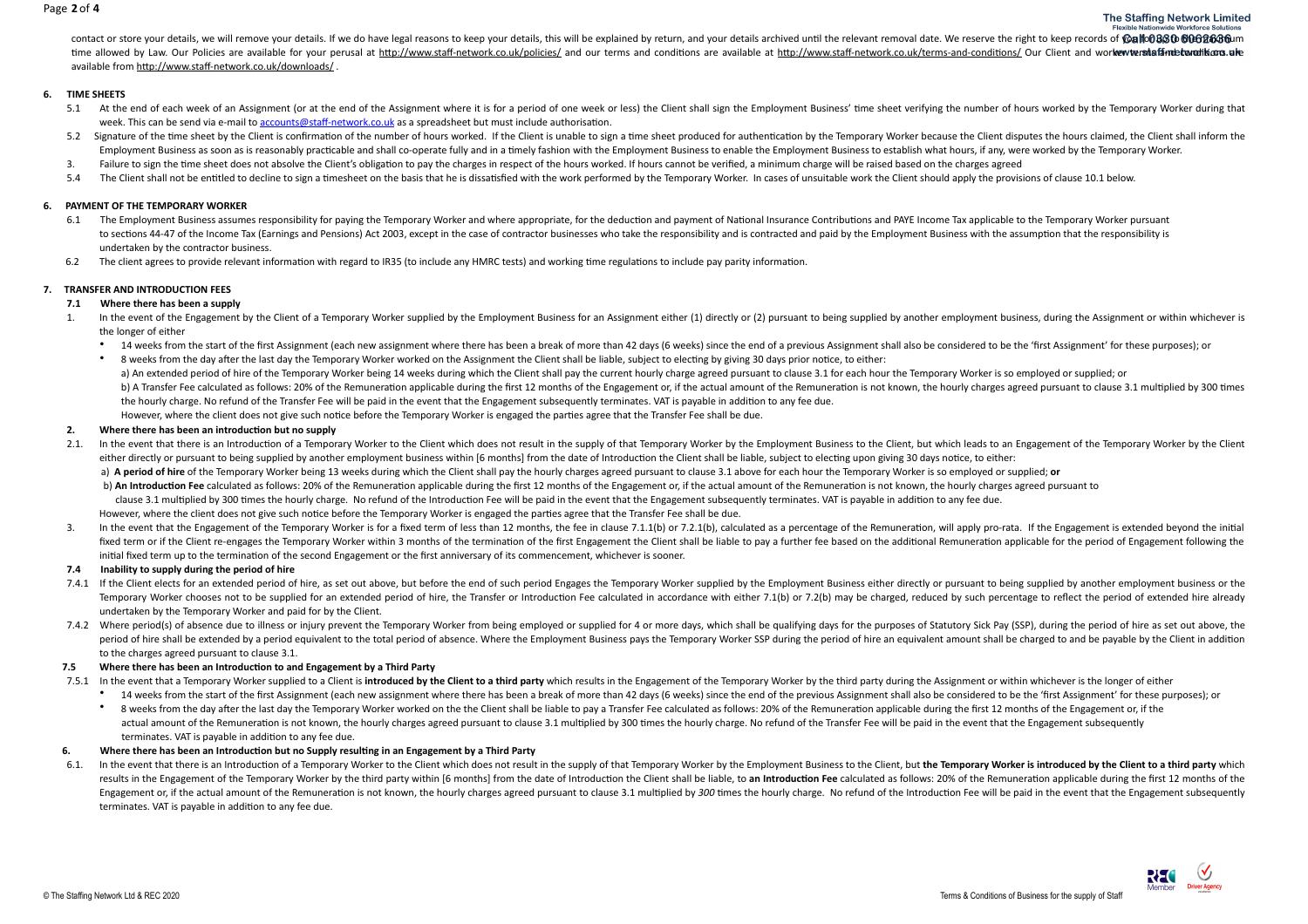#### **8. LIABILITY**

- 8.1 Whilst every effort is made by the Employment Business to give satisfaction to the Client by ensuring reasonable standards of skills, integrity and reliability from Temporary Workers and further to provide them in acco the Employment Business is not liable for any loss, expense, damage or delay arising from any failure to provide any Temporary Worker for all or part of the period of booking or from the negligence, dishonesty, misconduct Worker. For the avoidance of doubt, the Employment Business does not exclude liability for death or personal injury arising from its own negligence.
- 8.2 Temporary Workers supplied by the Employment Business are engaged under contracts for services. They are not the employees of the Employment Business but are deemed to be under the supervision, direction and control of report to take up duties and for the duration of the Assignment. The Client agrees to be responsible for all acts, errors or omissions of the Temporary Worker, whether wilful, negligent or otherwise as though the Temporary Client. The Client will also comply in all respects with all statutes including, for the avoidance of doubt, the Working Time Regulations, Health and Safety At Work Act etc, by-laws, codes of practice and legal requirement in respect of the Client's own staff (excluding the matters specifically mentioned in Clause 6 above), including in particular the provision of adequate Employer's and Public Liability Insurance cover for the Temporary Wor
- 8.3 The Client shall advise the Employment Business of any special health and safety matters about which the Employment Business is required to inform the Temporary Worker and about any requirements imposed by law or by an be satisfied if the Temporary Worker is to fill the Assignment. The Client will assist the Employment Business in complying with the Employment Business' duties under the Working Time Regulations by supplying any relevant requested by the Employment Business and the Client will not do anything to cause the Employment Business to be in breach of its obligations under these Regulations. Where the Client requires or may require the services of than 48 hours in any week, the Client must notify the Employment Business of this requirement before the commencement of that week.
- 8.4 The Client undertakes that it knows of no reason why it would be detrimental to the interests of the Temporary Worker for the Temporary Worker to fill the Assignment.
- 8.5 The Client undertakes not to request the supply of a Temporary Worker to perform the duties normally performed by a worker who is taking part in official industrial action or duties normally performed someone who has b perform the duties of the person on strike or taking official industrial action.
- 8.6 The Client shall indemnify and keep indemnified the Employment Business against any costs, claims or liabilities incurred by the Temporary Worker or the Employment Business arising out of any Assignment or arising out 8.2, 8.3 and 8.5 and/or as a result of any breach of these Terms by the Client.
- 8.7 For the avoidance of any doubt, the employment business take no responsibility for the return of tachograph charts to the client. Although the employment business will endeavour to assist the client with the return all the client, within the legally specified period
- 8.8 The client agrees to carry relevant insurances for negligence and accidental damage caused by temporary workers as if the Temporary Worker was on the payroll of the client, including but not limited to driver and vehic Copies of such insurances must be available upon request of the Employment Business. In the event of the supply of drivers, the Employment Business does carry an Insurance Policy for Drivers Negligence, to cover the excess of £10,000 per claim. The Drivers' Negligence Insurance will only cover damages to the Clients' vehicle used by the Temporary Worker and not 3<sup>rd</sup> party damages. Claims for Drivers Negligence will only be pursued and honou
	- The incident is reported by e-mail to the agency within 48 hours of the incident
	- the client account is paid and continues to be paid up to date and within offered credit terms. Costs incurred by the Client for damages cannot be taken in lieu of outstanding payments on account with the Employment Busine
	- the relevant information is provided by the client and a claim form is completed by the client within 48 hours of any incident.
- 8.9 Any fines or summons incurred during the work undertaken in the working day of the client by the Temporary Worker are the responsibility of the Client

#### **9.** SPECIAL SITUATIONS

- 1. Where the Temporary Worker is required by law, or any professional body to have any qualifications or authorisations to work on the Assignment or the Assignment involves caring for or attending one or more persons under who by reason of age, infirmity or who is otherwise in need of care or attention, the Employment Business will take all reasonably practicable steps to obtain and offer to provide to the Client:
	- Copies of any relevant qualifications, legal documentation, licences or authorisations of the Temporary Worker, and
	- Two references from persons not related to the Temporary Worker who have agreed that the references they provide may be disclosed to the Client
	- has taken all reasonably practicable steps to confirm that the Temporary Worker is suitable for the Assignment.
	- Relevant documentation to ensure legal right to work in the United Kingdom
	- Any other relevant legislation obligations are undertaken

If the Employment Business is unable to do any of the above it shall inform the Client of the steps it has taken to obtain this information in any event.

#### **10. TERMINATION**

- 10.1 The Client undertakes to supervise the Temporary Worker sufficiently to ensure the Client's satisfaction with the Temporary Worker's standards of workmanship. If the Client reasonably considers that the services of th the Client may terminate the Assignment either by instructing the Temporary Worker to leave the Assignment immediately, or by directing the Employment Business to remove the Temporary Worker. The Employment Business may, i reduce or cancel the charges for the time worked by that Temporary Worker, provided that the Assignment terminates:
	- a) Within four hours of the Temporary Worker commencing the Assignment where the booking is for more than seven hours; or
	- b) Within two hours for bookings of seven hours or less;

And also provided that notification of the unsuitability of the Temporary Worker is confirmed in writing to the Employment Business within 8 hours of the termination of the Assignment.

- **10.2** Any of the Client, the Employment Business or the Temporary Worker may terminate an Assignment at any time without prior notice and without liability.
- 10.3 The Client shall notify the Employment Business immediately and without delay and in any event within 24 hours if the Temporary Worker fails to attend work or notifies the Client that the Temporary Worker is unable to reason.
- 10.4 The Employment Business shall notify the Client immediately if it receives or otherwise obtains information which gives it reasonable grounds to believe that a Temporary Worker supplied to the Client is unsuitable for entitled to terminate the Assignment forthwith by notice in writing without prior notice and without liability.

#### **11. LAW**

- **11.1** These Terms are governed by the law of England & Wales and are subject to the exclusive jurisdiction of the Courts of England & Wales
- 11.2 The Employment Business is registered with the Information Commissioners Office Data Protection Register, Registration Number Z9269466. All documentation provided to the Employment business is subject to relevant Data